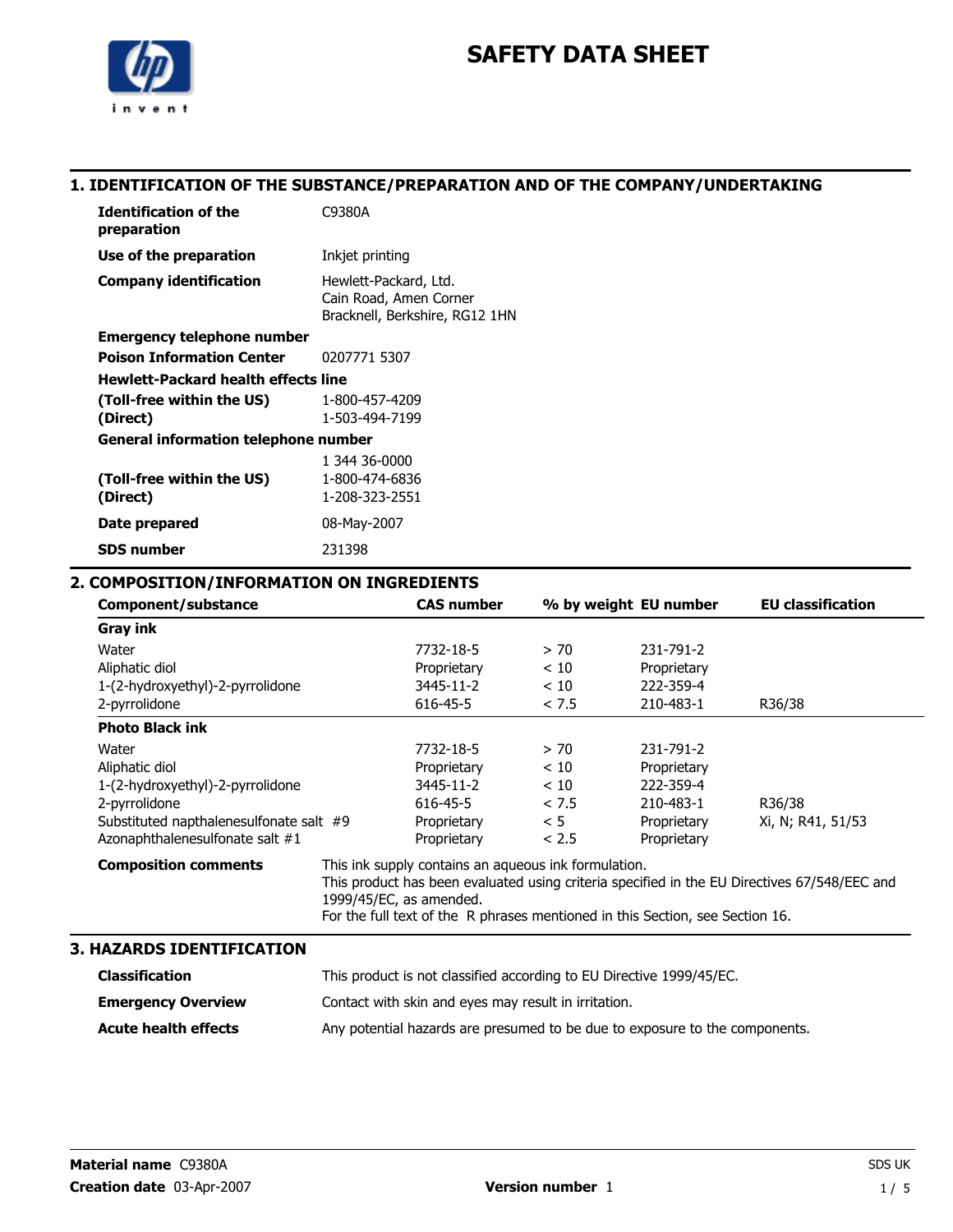

| <b>Skin contact</b>             |                                                                                                                                                               |
|---------------------------------|---------------------------------------------------------------------------------------------------------------------------------------------------------------|
|                                 | 1-(2-hydroxyethyl)-2-pyrrolidone<br>Contact with skin may result in irritation.                                                                               |
|                                 | 2-pyrrolidone<br>Contact with skin may result in irritation.                                                                                                  |
|                                 | Aliphatic diol<br>Contact with skin may result in irritation.                                                                                                 |
| Eye contact                     |                                                                                                                                                               |
|                                 | 1-(2-hydroxyethyl)-2-pyrrolidone<br>Contact with eyes may result in irritation.                                                                               |
|                                 | 2-pyrrolidone<br>Contact with eyes may result in irritation.                                                                                                  |
|                                 | Aliphatic diol<br>Contact with eyes may result in irritation.                                                                                                 |
|                                 | Azonaphthalenesulfonate salt #1<br>Contact with eyes may result in irritation.                                                                                |
|                                 | Substituted napthalenesulfonate salt #9<br>Contact with eyes may result in serious damage and irreversible eye coloration.<br>Risk of serious damage to eyes. |
| <b>Inhalation</b>               |                                                                                                                                                               |
|                                 | 1-(2-hydroxyethyl)-2-pyrrolidone<br>Inhalation may result in respiratory irritation.                                                                          |
|                                 | 2-pyrrolidone<br>Inhalation may result in respiratory irritation.                                                                                             |
|                                 | Aliphatic diol<br>Inhalation may result in respiratory irritation.                                                                                            |
| <b>Ingestion</b>                |                                                                                                                                                               |
|                                 | 1-(2-hydroxyethyl)-2-pyrrolidone<br>Ingestion may result in nausea, vomiting and diarrhea.                                                                    |
|                                 | 2-pyrrolidone<br>Ingestion may result in nausea, vomiting and diarrhea.                                                                                       |
| <b>Potential health effects</b> |                                                                                                                                                               |
| <b>Routes of exposure</b>       | Potential routes of overexposure to this product are skin and eye contact                                                                                     |
|                                 | Inhalation of vapor and ingestion are not expected to be significant routes of exposure for this<br>product under normal use conditions.                      |
|                                 | Complete toxicity data are not available for this specific formulation.                                                                                       |
| <b>Chronic health effects</b>   | None known.                                                                                                                                                   |
| Carcinogenicity                 | None of the components present in this formulation at concentrations equal to or greater than<br>0.1% are listed by EU, MAK, IARC, NTP or OSHA.               |
| <b>Other information</b>        | The black and grey inks are not classified according to EU Directive 1999/45/EC.                                                                              |
| <b>4. FIRST AID MEASURES</b>    |                                                                                                                                                               |
| <b>First aid procedures</b>     |                                                                                                                                                               |
|                                 |                                                                                                                                                               |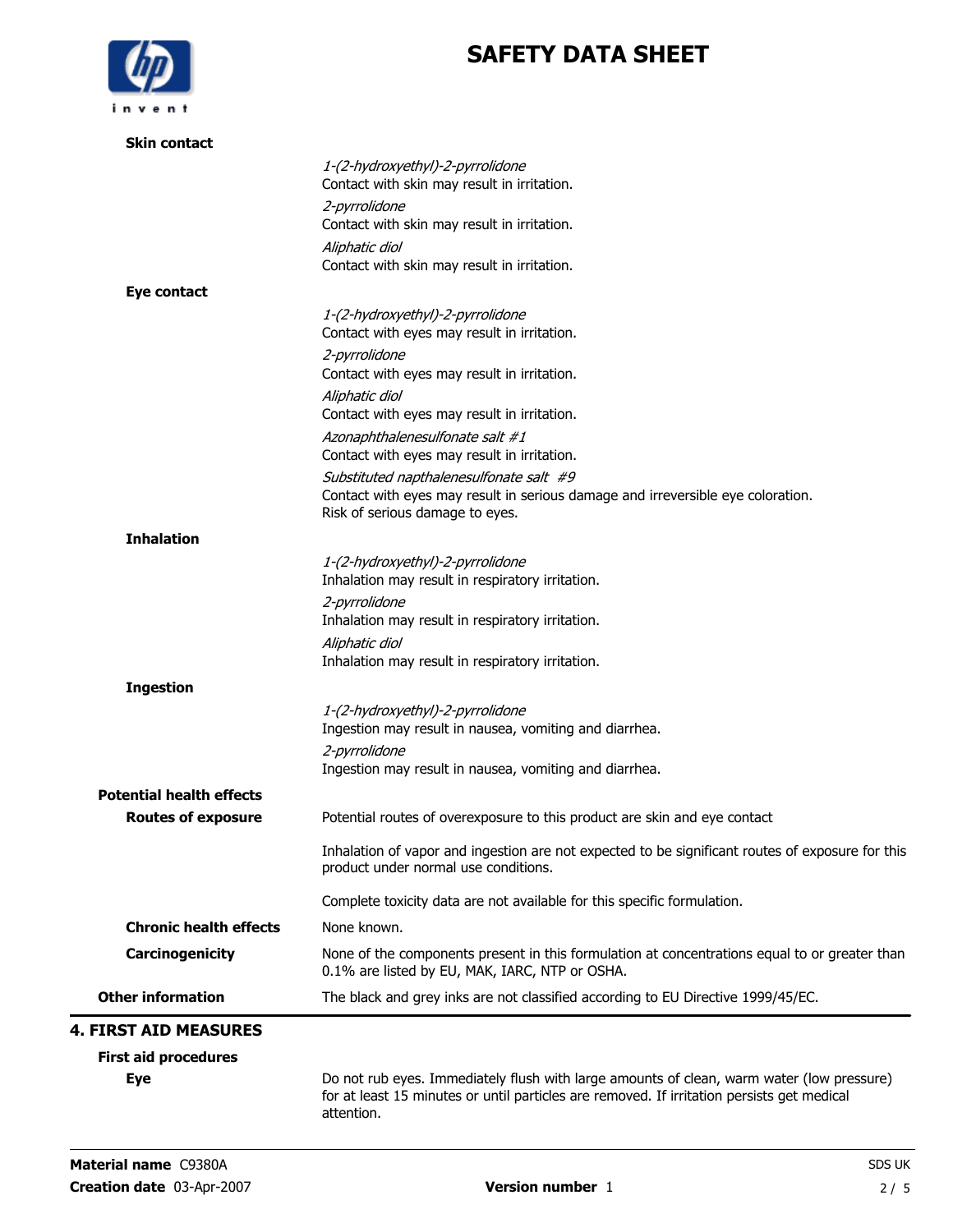

| <b>Skin</b>                             | Wash affected areas thoroughly with mild soap and water. If irritation persists get medical<br>attention. |
|-----------------------------------------|-----------------------------------------------------------------------------------------------------------|
| <b>Inhalation</b>                       | Move to fresh air. If symptoms persist, get medical attention.                                            |
| <b>Ingestion</b>                        | If ingestion of a large amount does occur, seek medical attention.                                        |
| <b>5. FIRE-FIGHTING MEASURES</b>        |                                                                                                           |
| <b>Flash point and method</b>           | > 93.3 °C (> 200 °F); Setaflash Closed Tester                                                             |
| Auto ignition temperature               |                                                                                                           |
| Lower explosion limit                   | Not determined                                                                                            |
| <b>Hazardous combustion</b><br>products | Refer to section 10.                                                                                      |
| <b>Extinguishing media</b>              | Dry chemical, CO2, water spray or regular foam.                                                           |
| Unsuitable extinguishing<br>media       | None known.                                                                                               |
| Unusual fire and explosion<br>hazard    | None known.                                                                                               |

### 6. ACCIDENTAL RELEASE MEASURES

| <b>Personal precautions</b>                              | Wear appropriate personal protective equipment.                                                                                                                                                                                          |
|----------------------------------------------------------|------------------------------------------------------------------------------------------------------------------------------------------------------------------------------------------------------------------------------------------|
| <b>Environmental precautions</b>                         | Do not let product enter drains. Do not flush into surface water or sanitary sewer system.                                                                                                                                               |
| <b>Procedures if material is</b><br>released or spilled. | Soak up with inert absorbent material. Slowly vacuum or sweep the material into a bag or<br>other sealed container. Dispose of in compliance with federal, state, and local regulations. See<br>also section 13 Disposal considerations. |

#### 7. HANDLING AND STORAGE

Special firefighting procedures

| <b>Handling</b> | Avoid contact with skin, eyes and clothing.                               |
|-----------------|---------------------------------------------------------------------------|
| Storage         | Keep out of the reach of children. Keep away from excessive heat or cold. |

None established.

### 8. EXPOSURE CONTROLS/PERSONAL PROTECTION

| <b>Exposure limit values</b>  | Exposure limits have not been established for this product.             |
|-------------------------------|-------------------------------------------------------------------------|
| Personal protective equipment |                                                                         |
| General                       | Use personal protective equipment to minimize exposure to skin and eye. |
| <b>Hygiene measures</b>       | Handle in accordance with good industrial hygiene and safety practice.  |
| <b>Exposure guidelines</b>    | Use in a well ventilated area.                                          |

### 9. PHYSICAL AND CHEMICAL PROPERTIES

| рH                      | $7.5 - 8.5$      |
|-------------------------|------------------|
| Vapour pressure         | Not determined   |
| <b>Boiling point</b>    | Not determined   |
| <b>Melting point</b>    |                  |
| <b>Solubility</b>       | Soluble in water |
| <b>Specific gravity</b> | $1 - 1.2$        |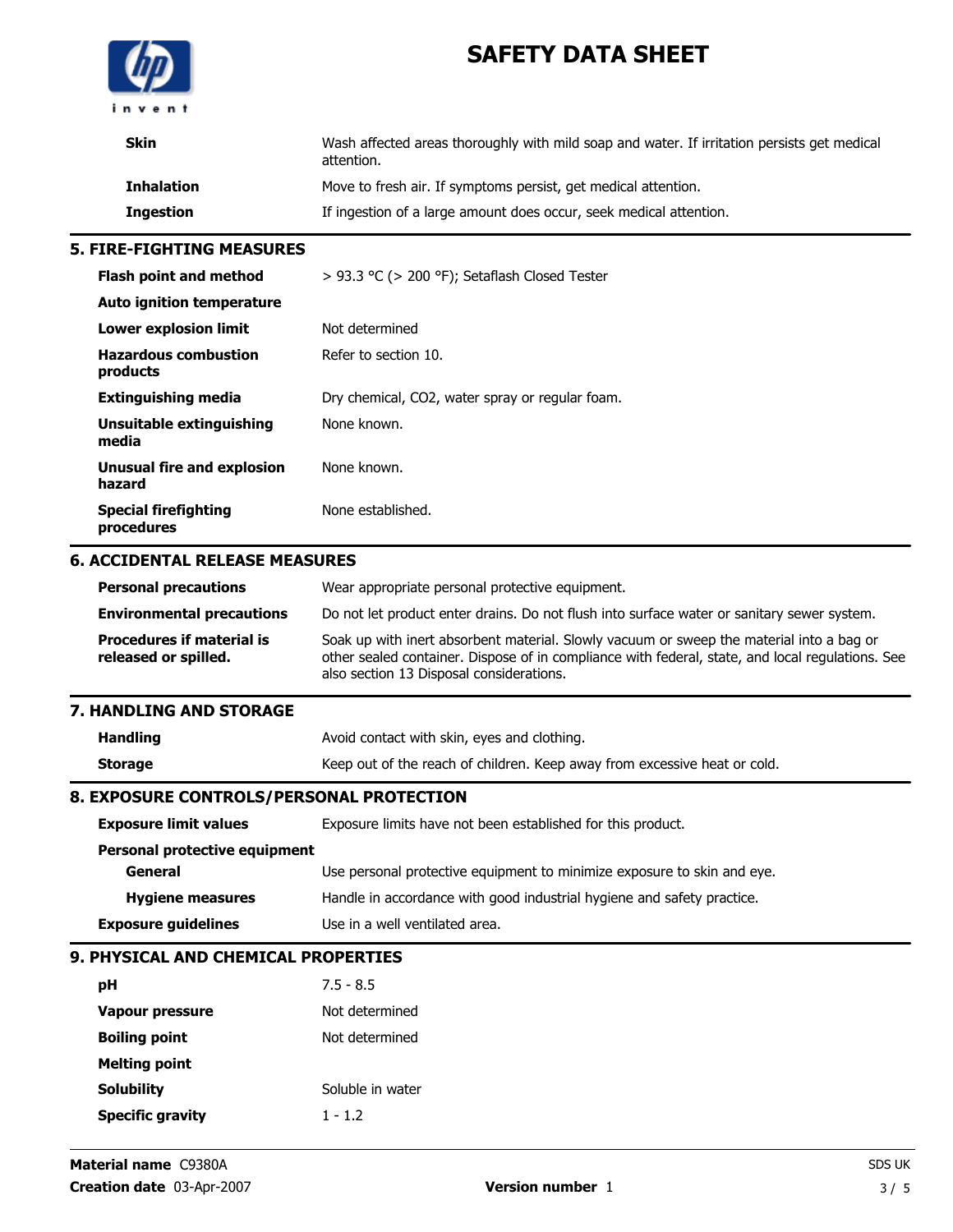

| <b>VOC content</b>          | $<$ 3 %              |
|-----------------------------|----------------------|
| <b>Flash point</b>          | > 93.3 °C (> 200 °F) |
| <b>Viscosity</b>            | > 2cp                |
| <b>Vapour density</b>       | $> 1$ (Air = 1.0)    |
| <b>Evaporation rate</b>     | Not determined       |
| <b>Flammability</b>         | Not determined       |
| <b>Oxidising properties</b> | Not determined       |
| Colour                      | Black and Gray       |

### 10. STABILITY AND REACTIVITY

| <b>Stability</b>                           | Stable under recommended storage conditions.                                                                                                     |
|--------------------------------------------|--------------------------------------------------------------------------------------------------------------------------------------------------|
| <b>Hazardous polymerisation</b>            | Will not occur.                                                                                                                                  |
| <b>Hazardous decomposition</b><br>products | Upon decomposition, this product may yield gaseous nitrogen oxides, carbon monoxide,<br>carbon dioxide and/or low molecular weight hydrocarbons. |
| <b>Incompatibility</b>                     | Incompatible with strong bases and oxidizing agents.                                                                                             |

### 11. TOXICOLOGICAL INFORMATION

This ink formulation has not been tested for toxicological effects. Refer to Section 3 for potential health effects and Section 4 for first aide measures.

### 12. ECOLOGICAL INFORMATION

#### Aquatic toxicity

Gray ink LC50/96h/fathead minnows  $\approx$  750 mg/L Photo Black ink LC50/96h/fathead minnows  $\approx$  750 mg/L

### 13. DISPOSAL CONSIDERATIONS

**Disposal instructions** Dispose of in compliance with federal, state, and local regulations. HP's Planet Partners (trademark) supplies recycling program enables simple, convenient recycling of HP original inkjet and LaserJet supplies. For more information and to determine if this service is available in your location, please visit http://www.hp.com/recycle.

### 14. TRANSPORT INFORMATION

General **General** Not a regulated article under United States DOT, IATA, ADR, IMDG, or RID.

#### IATA

| Proper shipping name                 | Not applicable |
|--------------------------------------|----------------|
| <b>Hazard class</b>                  | Not applicable |
| <b>Packaging exceptions</b>          | None.          |
| <b>Identification number</b><br>(UN) | None.          |
| <b>Packing group</b>                 | N/A            |